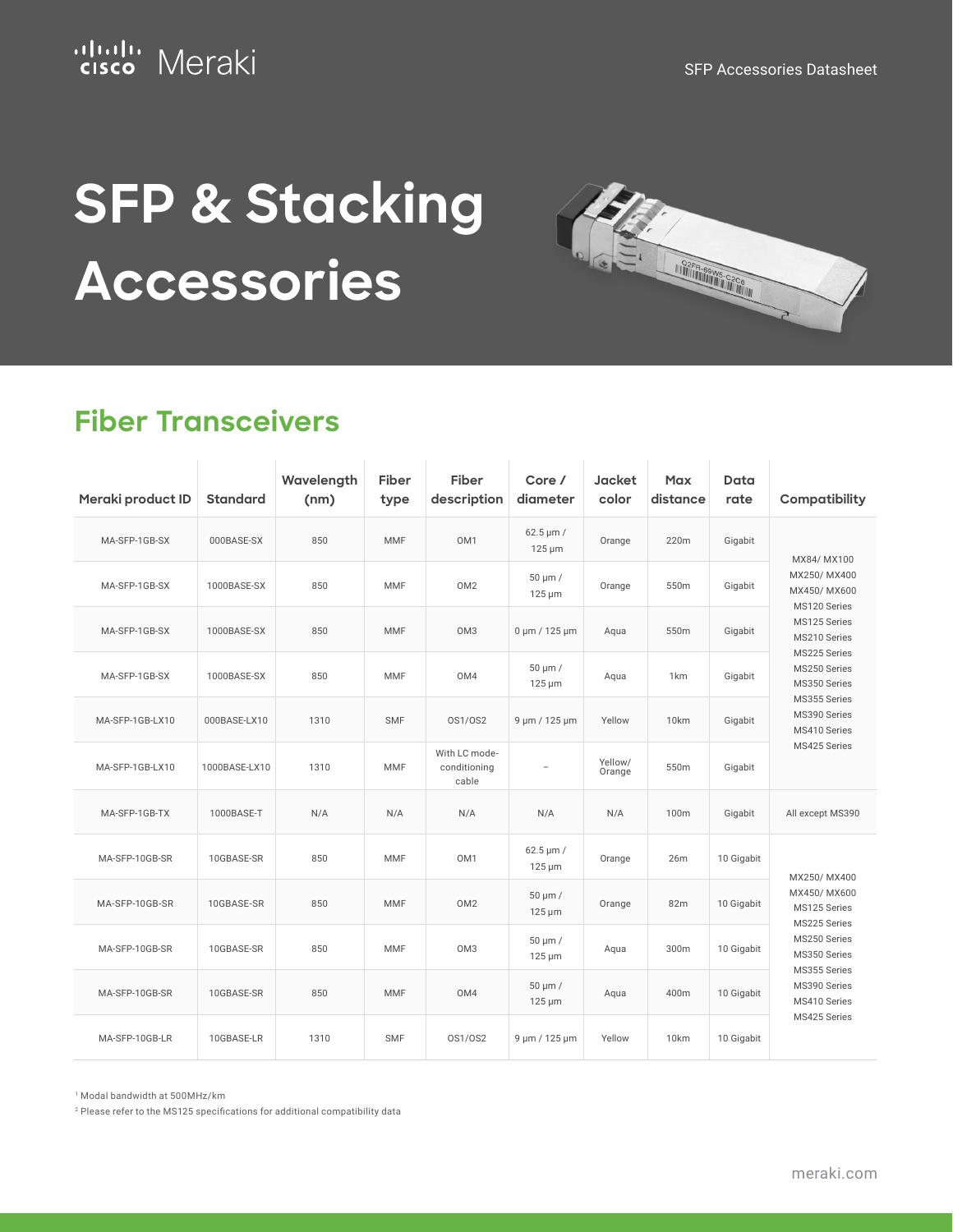aludu Meraki

#### **Fiber Transceivers**

| Meraki product ID           | <b>Standard</b>     | Wavelength<br>(nm)        | Fiber<br>type | Fiber<br>description | Core /<br>diameter                         | Jacket<br>color | Max<br>distance       | Data<br>rate | Compatibility                                                                         |
|-----------------------------|---------------------|---------------------------|---------------|----------------------|--------------------------------------------|-----------------|-----------------------|--------------|---------------------------------------------------------------------------------------|
| MA-SFP-10GB-LRM             | 10GBASE-LRM         | 1310                      | MMF           | OM1                  | $62.5 \,\mathrm{\upmu m}$ /<br>$125 \mu m$ | Orange          | 220m                  | 10 Gigabit   | MS225 Series<br>MS250 Series                                                          |
| MA-SFP-10GB-LRM             | 10GBASE-LRM         | 1310                      | <b>MMF</b>    | OM <sub>2</sub>      | 50 µm /<br>$125 \mu m$                     | Orange          | 220m <sup>1</sup>     | 10 Gigabit   | MS350 Series<br>MS355 Series<br>MS390 Series                                          |
| MA-SFP-10GB-LRM             | 10GBASE-LRM         | 1310                      | <b>MMF</b>    | OM <sub>3</sub>      | 50 µm /<br>$125 \mu m$                     | Aqua            | 220m                  | 10 Gigabit   | MS410 Series<br>MS425 Series                                                          |
| MA-SFP-10GB-LRM             | 10GBASE-LRM         | 1310                      | SMF           | 0S1/0S2              | 9 µm / 125 µm                              | Yellow          | 300m                  | 10 Gigabit   | MX250/450/400/600<br>MS225/250 Series<br>MS350/355/390 Series<br>MS410/425 Series     |
| MA-SFP-10GB-ER <sup>2</sup> | 10GBASE-ER          | 1550                      | <b>SMF</b>    | 0S1/0S2              | $9 \mu m /$<br>$125 \mu m$                 | Yellow          | 40km                  | 10 Gigabit   | MX250/450<br>MS125 Series<br>MS225/250 Series<br>MS350/355 Series<br>MS410/425 Series |
| MA-SFP-10GB-ZR              | 10GBASE-ZR          | 1550                      | <b>SMF</b>    | 0S1/0S2              | $9 \mu m /$<br>$125 \mu m$                 | Yellow          | 80km                  | 10 Gigabit   | MX250/450<br>MS225/250 Series<br>MS350/355 Series<br>MS410/425 Series                 |
| A-QSFP-40G-SR4              | QSFP - MP012        | 850nm                     | MMF           | OM2, OM3, OM4        | 50 µm                                      | Aqua            | 30m,<br>100m,<br>150m | 40 Gigabit   | MS355 Series<br>MS390 series<br>MS425 Series<br>MS450 Series                          |
| MA-QSFP-40G-LR4             | QSFP-LC             | 1310nm                    | <b>SMF</b>    | 0S1, 0S2             | G.652                                      | Yellow          | 0Km                   | 40 Gigabit   | MS355 Series<br>MS390 Series<br>MS425 Series<br>MS450 Series                          |
| MA-QSFP-40G-CSR4            | QSFP - MP012        | 850nm                     | MMF           | OM2, OM3, OM4        | 50 µm                                      | Aqua            | 82m,<br>300m,<br>400m | 40 Gigabit   | MS355 Series<br>MS390 Series<br>MS425 Series<br>MS450 Series                          |
| MA-QSFP-40G-SR-BD           | QSFP - Duplex<br>LC | 832-918nm                 | MMF           | OM2, OM3, OM4        | $50 \mu m$                                 | Aqua            | 30m,<br>100m,<br>150m | 40 Gigabit   | MS355 Series<br>MS390 Series<br>MS425 Series<br>MS450 Series                          |
| MA-QSFP-100G-LR4            | 100GBASE-LR4        | 1295, 1300,<br>1304, 1309 | SMF           | 0S1, 0S2             | G.652                                      | Yellow          | <b>10KM</b>           | 100 Gigabit  | MS450 Series                                                                          |
| MA-QSFP-100G-SR4            | 100GBASE-SR4        | 850                       | MMF           | OM3, OM4/OM5         | $50 \mu m$                                 | Aqua            | 70M, 100M             | 100 Gigabit  | MS450 Series                                                                          |

<sup>1</sup> Modal bandwidth at 500MHz/km

 $2$  Please refer to the MS125 specifications for additional compatibility data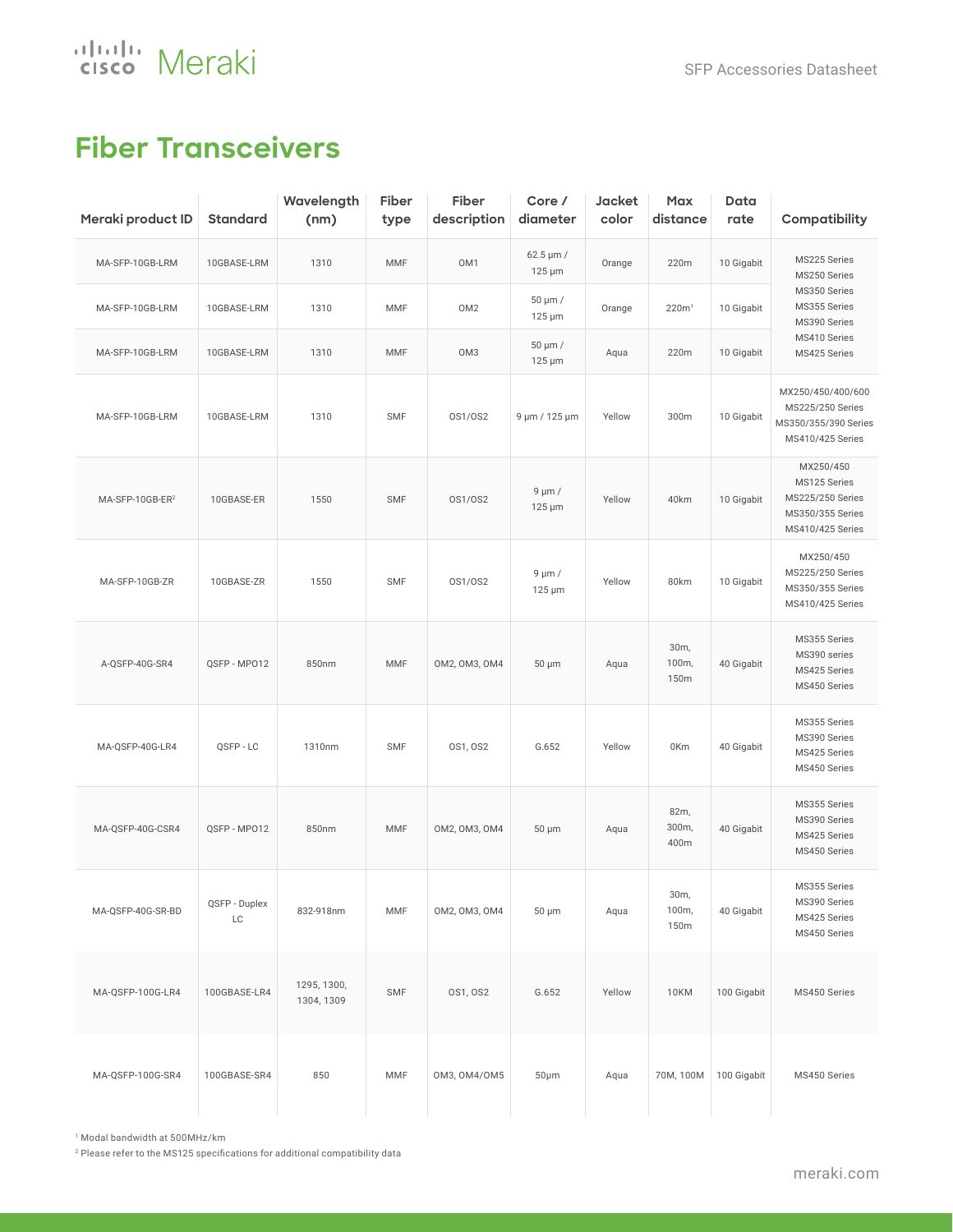#### **Direct Attach**

| Meraki product ID | <b>Standard</b> | <b>Cable Length</b> | <b>Assembly Type</b> | Data Rate  | Compatibility                                                                              |  |
|-------------------|-----------------|---------------------|----------------------|------------|--------------------------------------------------------------------------------------------|--|
| MA-CBL-TA-1M      | 10GSFP+Cu       | 1 <sub>m</sub>      | Passive Twinax       | 10 Gigabit | MX250/450<br>MS 125/225/250 Series<br>MS350/355 Series<br>MS390 Series<br>MS410/425 Series |  |
| MA-CBL-TA-3M      | 10GSFP+Cu       | 3m                  | Passive Twinax       | 10 Gigabit |                                                                                            |  |

#### **Stacking Cables**

| Meraki product ID | <b>Standard</b> | <b>Cable Length</b> | <b>Assembly Type</b>                    | Data Rate   | Compatibility                                                |  |
|-------------------|-----------------|---------------------|-----------------------------------------|-------------|--------------------------------------------------------------|--|
| MA-CBL-40G-50CM   | 40GQSFP+Cu      | 50cm                | QSFP+ passive Twinax<br>cable assembly  | 40 Gigabit  | MS210 Series<br>MS225 Series                                 |  |
| MA-CBL-40G-1M     | 40GQSFP+Cu      | 1 <sub>m</sub>      | QSFP+ passive Twinax<br>cable assembly  | 40 Gigabit  | MS250 Series<br>MS350 Series<br>MS410 Series<br>MS425 Series |  |
| MA-CBL-40G-3M     | 40GQSFP+Cu      | 3m                  | QSFP+ passive Twinax<br>cable assembly  | 40 Gigabit  |                                                              |  |
| MA-CBL-100G-50CM  | 100GOSFP28      | 50cm                | QSFP28 passive Twinax<br>cable assembly | 100 Gigabit |                                                              |  |
| MA-CBL-100G-1M    | 100GQSFP28      | 1 <sub>m</sub>      | QSFP28 passive Twinax<br>cable assembly | 100 Gigabit | MS355 and<br>MS450 Models                                    |  |
| MA-CBL-100G-3M    | 100GQSFP28      | 3m                  | QSFP28 passive Twinax<br>cable assembly | 100 Gigabit |                                                              |  |
| MA-CBL-120G-50CM  | <b>NA</b>       | 0.5 <sub>m</sub>    | 0.5m Cisco Meraki 120G<br>stack cable   | 120 Gigabit |                                                              |  |
| MA-CBL-120G-1M    | <b>NA</b>       | 1 <sub>m</sub>      | 1m Cisco Meraki 120G<br>stack cable     | 120 Gigabit | MS390 Series                                                 |  |
| MA-CBL-120G-3M    | <b>NA</b>       | 3m                  | 3m Cisco Meraki 120G<br>stack cable     | 120 Gigabit |                                                              |  |

All Cisco Meraki SFP accessories and cables are covered by a 1 year hardware warranty